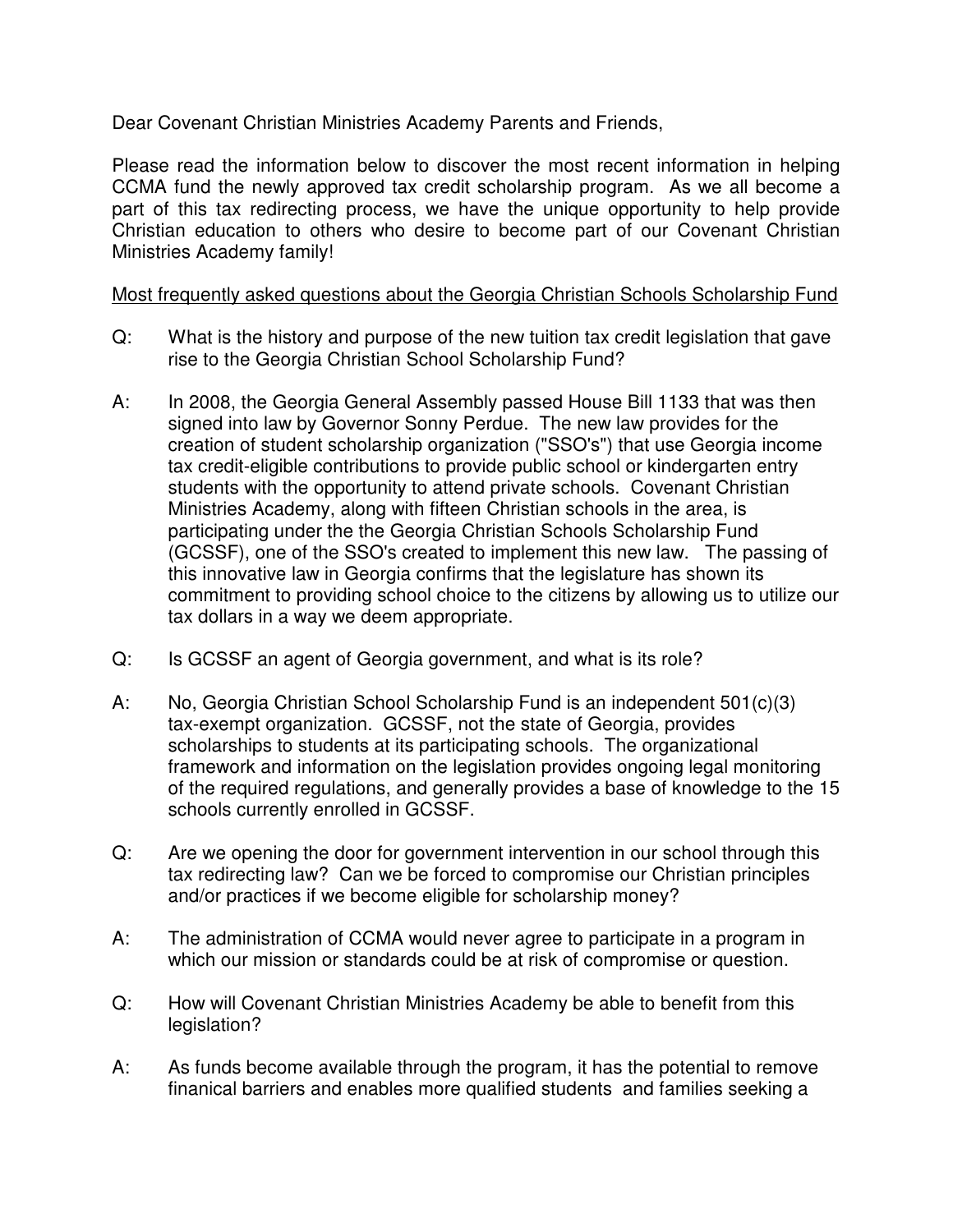Christian education for their children to attend CCMA. As a GCSSF participating school, we will be eligible to promote the program to its donors (any Georgia taxpayer with an interest in promoting Christian education) whom in turn, can designate their contributions to GCSSF to be used to provide scholarships at CCMA.

- Q: How will my designated tax credit work?
- A: A taxpayer contributing to GCSSF and designating CCMA as the recipient school receives an income tax CREDIT against their Georgia income taxes for the amount of their contribution. For example, if a married couple filing a joint return owes \$6,000 of Georgia income taxes and makes the maximum contribution to GCSSF of \$2,500, they would only have to pay \$3,500 of income taxes to the state of Georgia in the year they applied to be eligible. In essence, by spending (pre-paying) your Georgia state tax, you will get back the exact amount you pre-paid when your tax return is filed. Your only loss will be the time between pre-paying the amount and filing your taxes. Keep reading because you will also be able to receive a donation deduction on your federal taxes if you itemize! It is a winning proposition for every participant!
- Q: What is the maximum amount of Georgia income taxes that an individual can redirect each year to GCSSF?
- A: For married couples filing a joint return, the maximum tax credit-eligible contribution per year is \$2,500. The maximum for an individual is \$1,000. The limit for a married couple filing separately is \$1,250. Any amount up to the maximum is accepted and appreciated. A person may apply for this redirection of taxes each calendar year.
- Q: Who is eligible to redirect their state taxes?
- A: Any Georgia state taxpayer is eligible to redirect their taxes. This includes parents, grandparents, neighbors, family, friends, etc. Please encourage family and friends to use this first-time-ever opportunity to use their tax dollars to educate students to "prioritize the wisdom of God first as they include Him in every aspect of their lives while completing a quality academic program which equips them for higher learning and to be a productive part of society."
- Q: If a person has already paid his/her estimated Georgia income taxes for a particular tax year and makes a contribution to GCSSF in that year, will he/she still receive a Georgia income tax credit for the amount contributed?
- A: Yes. If, after applying the tax credit against the Georgia income tax due and applying all estimated tax payments and withheld income taxes there is an overpayment, the taxpayer can elect to have all or a portion of the overpayment paid back to him/her.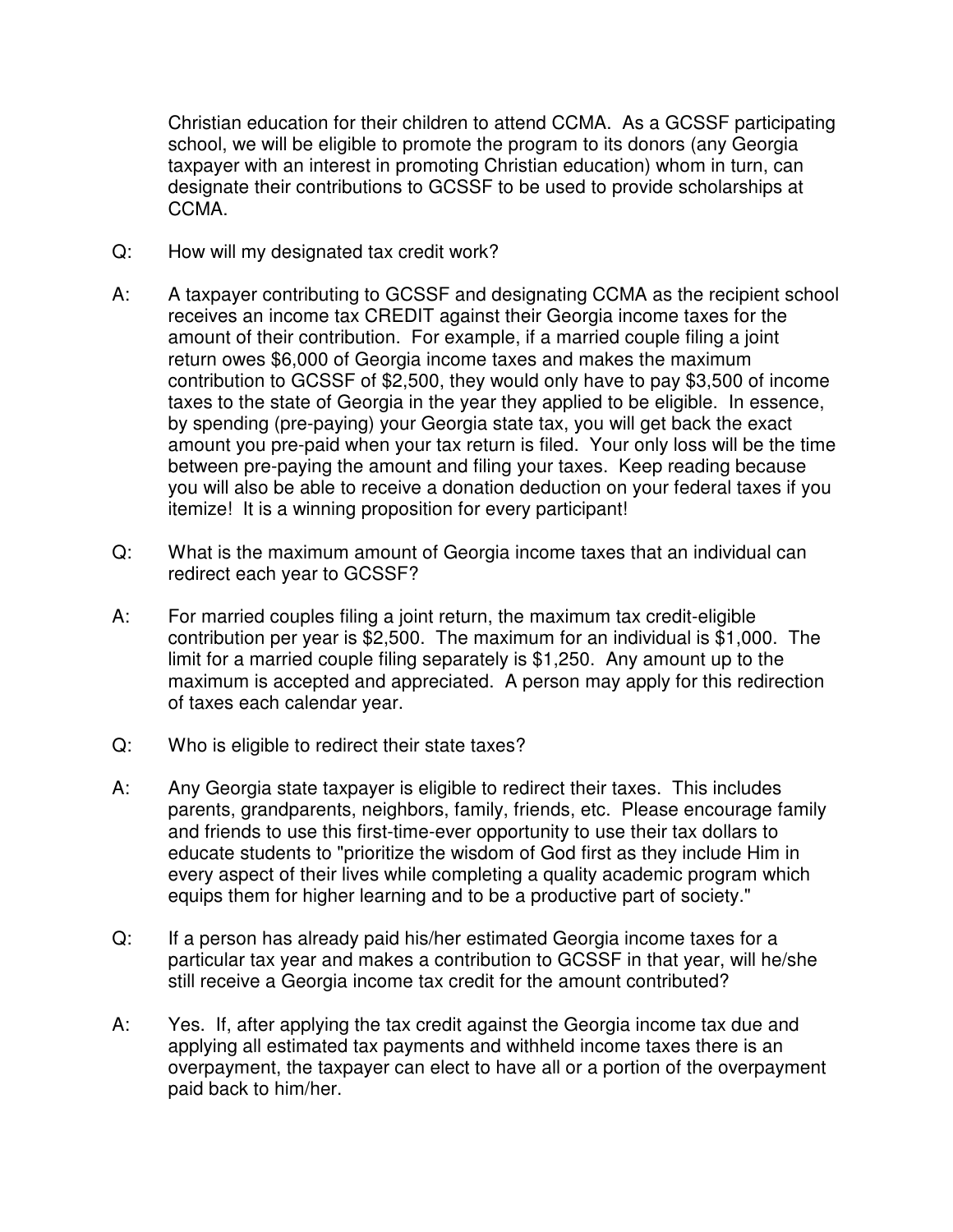- Q: Can corporations contribute to GCSSF and designate Covenant Christian Ministries Academy as the recipient?
- A: Yes. Corporations can receive a tax credit for amounts contributed up to 75% of their Georgia income tax liability. Presently, this tax credit is only fully available to "C" corporations. Redirection of taxes from a "C" corporation can be designated for CCMA scholarships.
- Q: Can a person get a charitable tax deduction on federal taxes if itemizing deductions?
- A: Yes. On an itemized federal form, a deduction may be taken.
- Q: Is it too late to redirect taxes to this scholarship program in 2009? What is the deadline?
- A: To ensure approval of your intended contribution in time to secure a 2009 Georgia tax credit, take the first step by filing Form IT-QEE-TP1 by October 31, 2009. Until a person receives approval from the Georgia Department of Revenue (DOR), no payment is required. Upon receipt of the approval from DOR, a person has 30 days to issue a check to GCSSF. All payments must be made by the end of the calendar year.
- Q: If I redirect taxes to GCSSF scholarships, can I designate that it goes for CCMA students?
- A: Yes, definitely, and we are counting on your help!
- Q: If I redirect taxes to GCSSF scholarships, can I designate a student who will benefit from the financial assistance?
- A: No. As a tax credit and charitable contribution, a family may not designate a specific student or family who will benefit, including their own. The administration of CCMA will have the discretion of deciding which qualified recipients will be recommended for the receipt of the scholarships.
- Q: What are the state qualifications for a student to receive financial assistance from Georgia Christian School Scholarship Fund?
- A: As the legislation indicates, eligible students include those who are "Georgia residents enrolled in a Georgia secondary or primary public school or eligible to enroll in a qualified kindergarten or pre-kindergarten program."' It is important, however, that parents of kindergarten students and students new to CCMA from public school this year enroll within this school term to meet this requirement.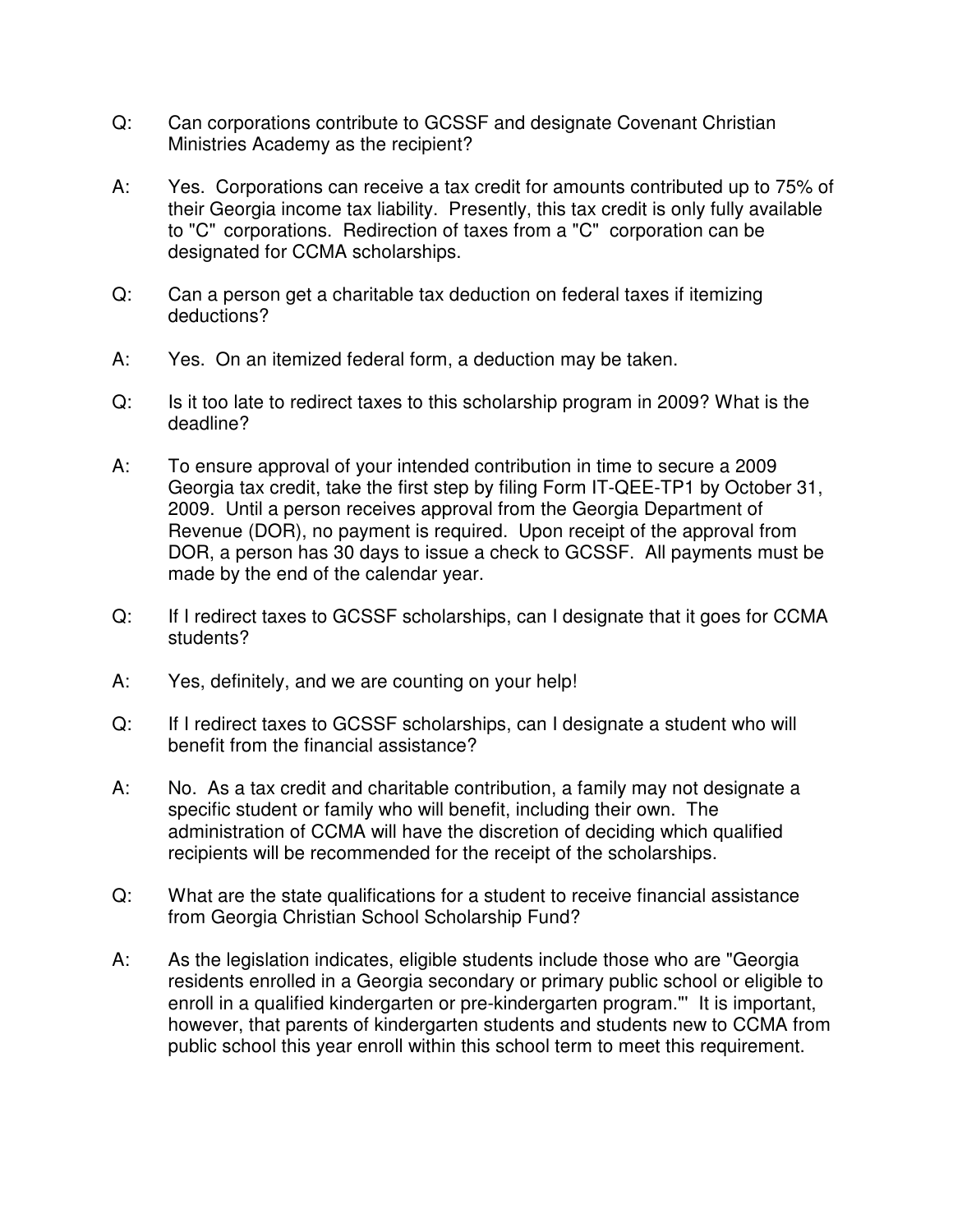- Q: Will CCMA modify the admission criteria to accommodate students who would qualify for Georgia GOAL Scholarships but not qualify under the current admission criteria of the school?
- A: CCMA will not modify entrance requirements, but will remain steadfast in all admissions requirements currently in place. All applicants will be required to have completed the CCMA application for admission. Exceptions will not be made for GCSSF qualified students. The program simply allows for families with qualified students who desire a Christian education for their student and who had not previously been able to attend CCMA to do so. Admission standards will not be relaxed so that the mission of the school will remain firm.
- Q: How does a family apply to receive financial assistance from the GCSSF Program?
- A: These applications will be completed by the family and submitted through the CCMA front office. Applicants must be accepted to CCMA prior to consideration to receive a GCSSF scholarship.
- Q: Will a student automatically receive GCSSF funding each subsequent year that he/she is enrolled at CCMA after he/she has received an initial scholarship?
- A: GCSSF scholarships are awarded for the duration of a student's enrollment at CCMA. The amount of the scholarship received each year is determined annually based on a student's financial need, the availability of GCSSF funds designated for use specifically at CCMA, and the student's compliance with the behavioral, academic, and covenant standards of the school.
- Q: As funds in GCSSF grow over time, if enough qualified applicants are not accepted at CCMA, what happens to the funds that have been donated and designated for CCMA?
- A: Under the terms of the GCSSF School Participation Agreement entered into between GCSSF and CCMA, any unused funds that have been designated for use at CCMA are held by GCSSF in an account earmarked for CCMA, and together with any net income earned on the account, are available for the awarding of future scholarships.
- Q: Does the scholarship program affect the current financial aid program at CCMA?
- A: Currently, the financial assistance program at CCMA exists to serve current school families who have an identified financial need. Since the GCSSF program serves students new to the school, the program at CCMA continues to operate as it has in the past. There is no conflict between the two. The two working together will compliment one another, making it possible to assist additional families.